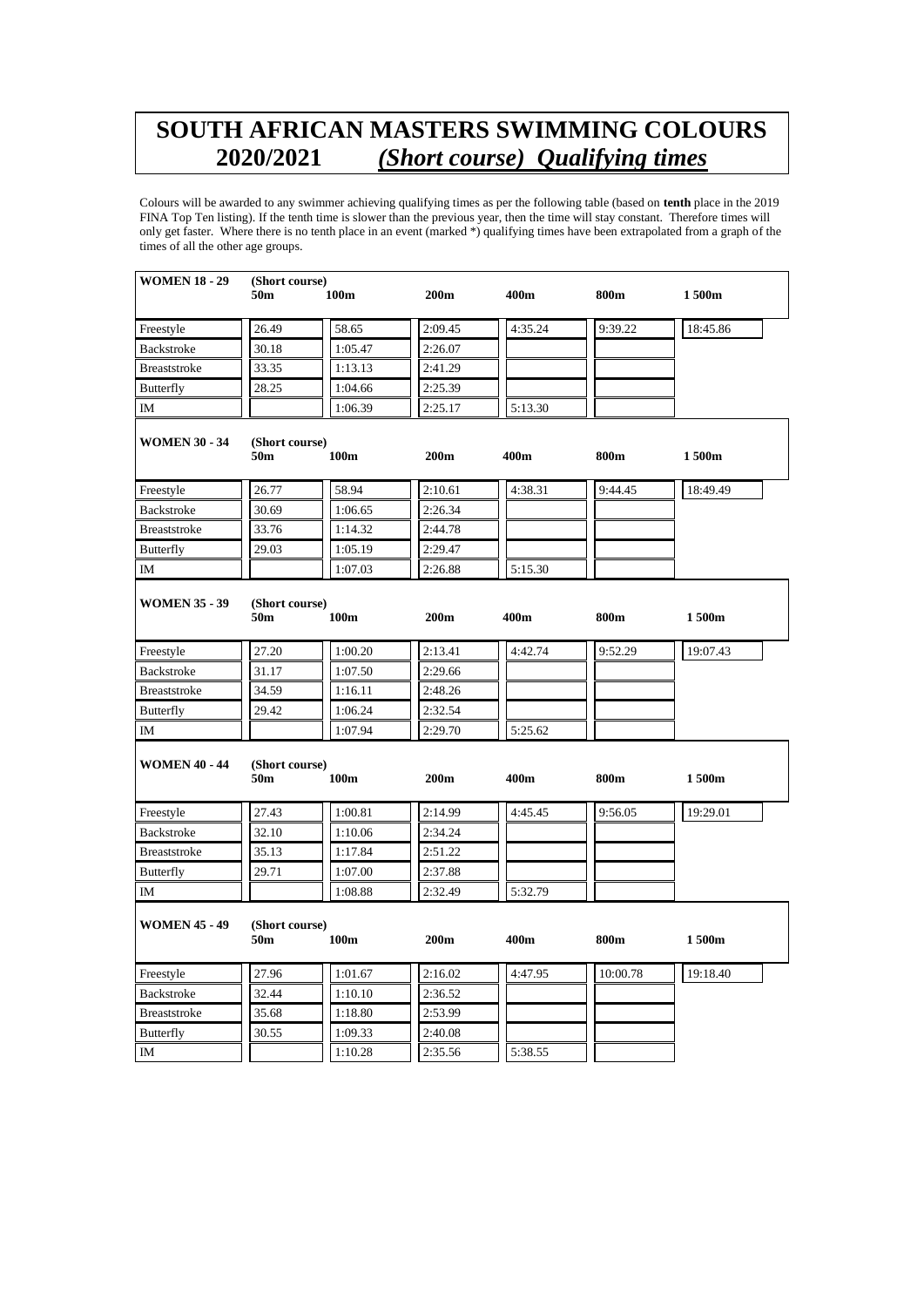| <b>WOMEN 50 - 54</b> | (Short course)<br>50m             | 100 <sub>m</sub> | 200 <sub>m</sub> | 400m    | 800m     | 1 500m   |
|----------------------|-----------------------------------|------------------|------------------|---------|----------|----------|
| Freestyle            | 28.34                             | 1:03.26          | 2:17.57          | 4:53.33 | 10:11.62 | 19:31.02 |
| <b>Backstroke</b>    | 32.81                             | 1:10.89          | 2:38.33          |         |          |          |
| <b>Breaststroke</b>  | 36.82                             | 1:20.68          | 2:59.90          |         |          |          |
| Butterfly            | 31.05                             | 1:10.39          | 2:43.86          |         |          |          |
| IM                   |                                   | 1:12.82          | 2:39.47          | 5:45.35 |          |          |
| <b>WOMEN 55 - 59</b> | (Short course)<br>50m             | 100 <sub>m</sub> | 200 <sub>m</sub> | 400m    | 800m     | 1 500m   |
| Freestyle            | 29.47                             | 1:05.25          | 2:23.10          | 5:04.91 | 10:34.91 | 20:24.37 |
| Backstroke           | 35.02                             | 1:16.02          | 2:44.18          |         |          |          |
| Breaststroke         | 38.49                             | 1:24.85          | 3:08.13          |         |          |          |
| <b>Butterfly</b>     | 32.40                             | 1:14.37          | 2:52.88          |         |          |          |
| $\rm IM$             |                                   | 1:15.90          | 2:46.25          | 6:03.89 |          |          |
| <b>WOMEN 60 - 64</b> | (Short course)<br>50m             | 100 <sub>m</sub> | 200 <sub>m</sub> | 400m    | 800m     | 1500m    |
| Freestyle            | 31.30                             | 1:10.16          | 2:34.37          | 5:22.53 | 11:06.62 | 21:48.90 |
| Backstroke           | 36.98                             | 1:21.72          | 2:56.65          |         |          |          |
| Breaststroke         | 40.81                             | 1:29.18          | 3:16.85          |         |          |          |
| Butterfly            | 34.76                             | 1:22.80          | 3:18.69          |         |          |          |
| IM                   |                                   | 1:21.15          | 2:58.04          | 6:33.65 |          |          |
|                      |                                   |                  |                  |         |          |          |
| <b>WOMEN 65 - 69</b> | (Short course)<br>50 <sub>m</sub> | 100 <sub>m</sub> | 200 <sub>m</sub> | 400m    | 800m     | 1 500m   |
| Freestyle            | 32.95                             | 1:15.73          | 2:42.92          | 5:53.10 | 12:24.54 | 24:11.85 |
| Backstroke           | 39.23                             | 1:27.72          | 3:10.59          |         |          |          |
| Breaststroke         | 43.24                             | 1:35.79          | 3:36.13          |         |          |          |
| Butterfly            | 37.58                             | 1:30.25          | 3:30.33          |         |          |          |
| IM                   |                                   | 1:28.41          | 3:13.34          | 7:11.84 |          |          |
| <b>WOMEN 70 - 74</b> | (Short course)<br>50m             | 100 <sub>m</sub> | 200 <sub>m</sub> | 400m    | 800m     | 1 500m   |
| Freestyle            | 35.16                             | 1:20.57          | 3:00.27          | 6:32.04 | 13:42.78 | 26:27.40 |
| Backstroke           | 42.48                             | 1:37.17          | 3:29.03          |         |          |          |
| Breaststroke         | 45.76                             | 1:44.06          | 3:49.94          |         |          |          |
| <b>Butterfly</b>     | 40.96                             | 1:50.33          | 4:16.64          |         |          |          |
| IM                   |                                   | 1:35.42          | 3:33.90          | 8:19.99 |          |          |
| <b>WOMEN 75 - 79</b> | (Short course)<br>50m             | 100m             | 200m             | 400m    | 800m     | 1500m    |
| Freestyle            | 39.71                             | 1:30.30          | 3:23.60          | 7:24.83 | 15:35.14 | 31:15.36 |
| Backstroke           | 46.89                             | 1:44.06          | 3:48.57          |         |          |          |
| Breaststroke         | 50.71                             | 1:53.70          | 4:17.50          |         |          |          |
| <b>Butterfly</b>     | 49.19                             | 2:06.38          | 5:17.39          |         |          |          |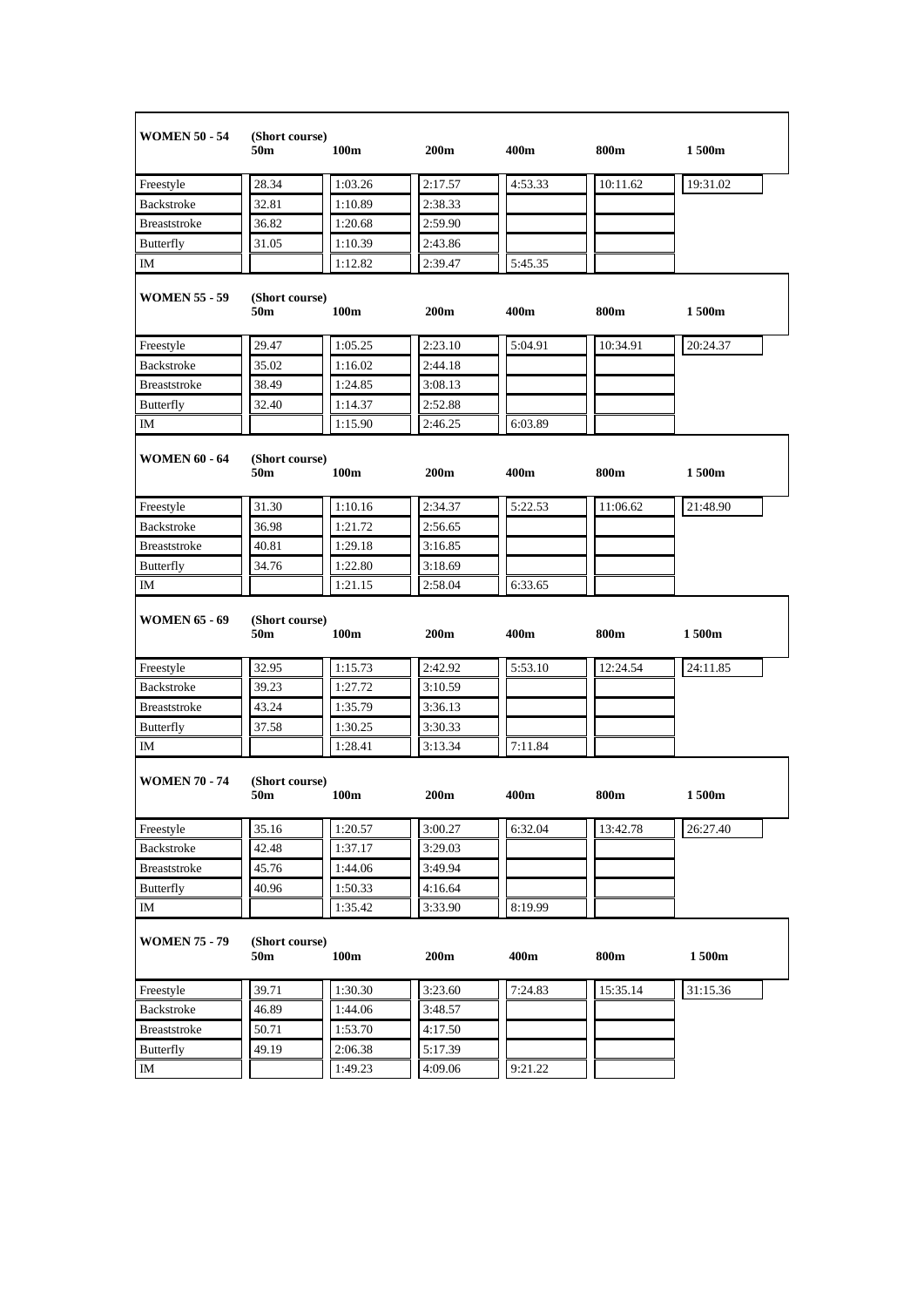| <b>WOMEN 80 - 84</b> | (Short course)<br>50 <sub>m</sub> | 100 <sub>m</sub> | 200 <sub>m</sub> | 400m             | 800m     | 1500m    |  |
|----------------------|-----------------------------------|------------------|------------------|------------------|----------|----------|--|
| Freestyle            | 43.70                             | 1:40.86          | 3:44.73          | 8:01.97          | 17:45.89 | 36:34.78 |  |
| <b>Backstroke</b>    | 53.73                             | 2:00.97          | 4:33.18          |                  |          |          |  |
| <b>Breaststroke</b>  | 54.52                             | 2:07.43          | 5:05.30          |                  |          |          |  |
| <b>Butterfly</b>     | 1:00.76                           | 2:58.91          |                  |                  |          |          |  |
| IM                   |                                   | 2:02.61          | 5:15.59          |                  |          |          |  |
| <b>WOMEN 85 - 89</b> | (Short course)<br>50m             | 100 <sub>m</sub> | 200 <sub>m</sub> | 400 <sub>m</sub> | 800m     | 1500m    |  |
| Freestyle            | 53.83                             | 2:06.25          | 4:37.02          | 11:16.47         |          |          |  |
| Backstroke           | 1:04.94                           | 2:21.13          | 5:47.25          |                  |          |          |  |
| <b>Breaststroke</b>  | 1:10.50                           | 2:49.40          |                  |                  |          |          |  |
| <b>Butterfly</b>     | 1:27.37                           |                  |                  |                  |          |          |  |
| $\rm IM$             |                                   | 2:49.11          | 7:56.98          |                  |          |          |  |
| <b>WOMEN 90 - 94</b> | (Short course)<br>50 <sub>m</sub> | 100 <sub>m</sub> | 200 <sub>m</sub> | 400m             | 800m     | 1500m    |  |
| Freestyle            | 1:12.00                           | 3:11.81          |                  |                  |          |          |  |
| <b>Backstroke</b>    | 1:29.32                           | 3:35.27          |                  |                  |          |          |  |
| <b>Breaststroke</b>  | 1:48.26                           |                  |                  |                  |          |          |  |
| Butterfly            |                                   |                  |                  |                  |          |          |  |
| IM                   |                                   |                  |                  |                  |          |          |  |

 $\mathbf{r}$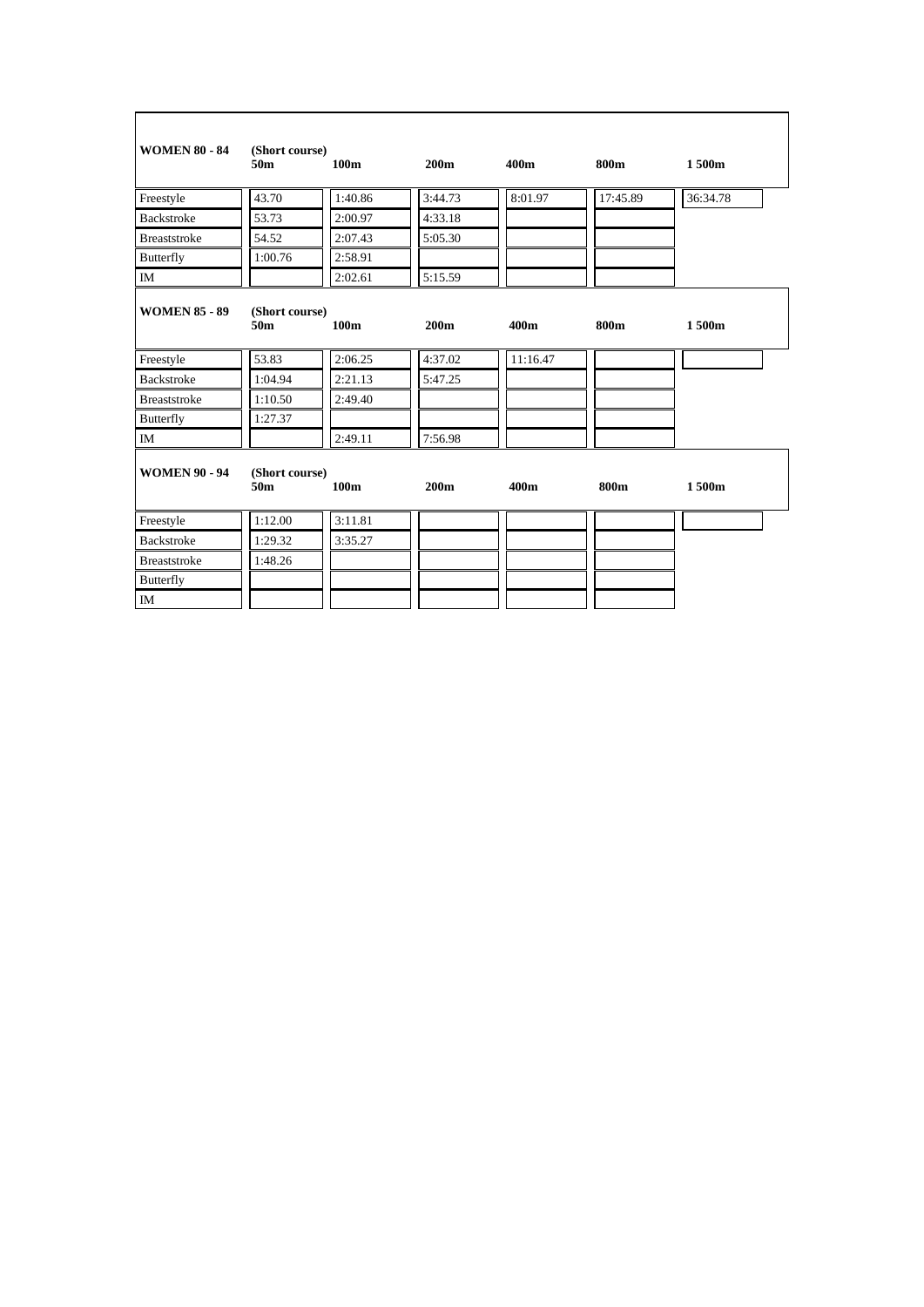| <b>MEN 18 - 29</b>  | (Short course)<br>50m | 100m             | 200 <sub>m</sub> | 400m    | 800m    | 1 500m   |
|---------------------|-----------------------|------------------|------------------|---------|---------|----------|
|                     |                       |                  |                  |         |         |          |
| Freestyle           | 22.93                 | 50.98            | 1:53.37          | 4:06.76 | 8:49.10 | 17:09.38 |
| Backstroke          | 25.98                 | 56.58            | 2:08.35          |         |         |          |
| <b>Breaststroke</b> | 28.52                 | 1:02.79          | 2:21.94          |         |         |          |
| <b>Butterfly</b>    | 24.55                 | 55.54            | 2:09.55          |         |         |          |
| IΜ                  |                       | 57.00            | 2:08.45          | 4:44.90 |         |          |
| <b>MEN 30 - 34</b>  | (Short course)<br>50m | 100 <sub>m</sub> | 200 <sub>m</sub> | 400m    | 800m    | 1500m    |
| Freestyle           | 23.00                 | 50.55            | 1:55.16          | 4:08.74 | 8:48.46 | 17:10.40 |
| Backstroke          | 25.67                 | 57.02            | 2:09.31          |         |         |          |
| <b>Breaststroke</b> | 28.89                 | 1:03.57          | 2:22.95          |         |         |          |
| Butterfly           | 24.87                 | 56.18            | 2:11.15          |         |         |          |
| IM                  |                       | 57.94            | 2:09.66          | 4:45.67 |         |          |
| <b>MEN 35 - 39</b>  | (Short course)<br>50m | 100m             | 200m             | 400m    | 800m    | 1500m    |
| Freestyle           | 23.60                 | 52.30            | 1:57.29          | 4:10.08 | 8:48.60 | 17:17.60 |
| Backstroke          | 26.99                 | 58.90            | 2:11.30          |         |         |          |
| Breaststroke        | 29.35                 | 1:04.70          | 2:24.80          |         |         |          |
| Butterfly           | 25.43                 | 57.34            | 2:13.32          |         |         |          |
| ΙM                  |                       | 58.93            | 2:12.22          | 4:45.74 |         |          |
|                     |                       |                  |                  |         |         |          |
| <b>MEN 40 - 44</b>  | (Short course)<br>50m | 100 <sub>m</sub> | 200 <sub>m</sub> | 400m    | 800m    | 1 500m   |
| Freestyle           | 24.19                 | 53.16            | 1:58.52          | 4:16.36 | 9:05.31 | 17:30.84 |
| Backstroke          | 27.45                 | 59.78            | 2:13.72          |         |         |          |
| <b>Breaststroke</b> | 29.76                 | 1:05.47          | 2:28.15          |         |         |          |
| <b>Butterfly</b>    | 25.74                 | 58.34            | 2:14.37          |         |         |          |
| IM                  |                       | 1:00.35          | 2:12.09          | 4:52.92 |         |          |
| <b>MEN 45 - 49</b>  | (Short course)<br>50m | 100 <sub>m</sub> | 200 <sub>m</sub> | 400m    | 800m    | 1500m    |
| Freestyle           | 24.32                 | 54.45            | 2:01.48          | 4:22.31 | 9:12.45 | 17:42.67 |
| Backstroke          | 28.47                 | 1:01.58          | 2:15.56          |         |         |          |
| Breaststroke        | 30.19                 | 1:07.55          | 2:30.72          |         |         |          |
| <b>Butterfly</b>    | 26.08                 | 59.31            | 2:17.66          |         |         |          |
| IΜ                  |                       | 1:01.77          | 2:17.57          | 4:56.25 |         |          |
| <b>MEN 50 - 54</b>  | (Short course)<br>50m | 100m             | 200m             | 400m    | 800m    | 1500m    |
| Freestyle           | 25.00                 | 54.70            | 2:02.34          | 4:23.00 | 9:13.38 | 18:01.36 |
| Backstroke          | 28.81                 | 1:01.95          | 2:16.87          |         |         |          |
| Breaststroke        | 31.09                 | 1:09.07          | 2:35.75          |         |         |          |
| Butterfly           | 27.31                 | 1:01.50          | 2:22.48          |         |         |          |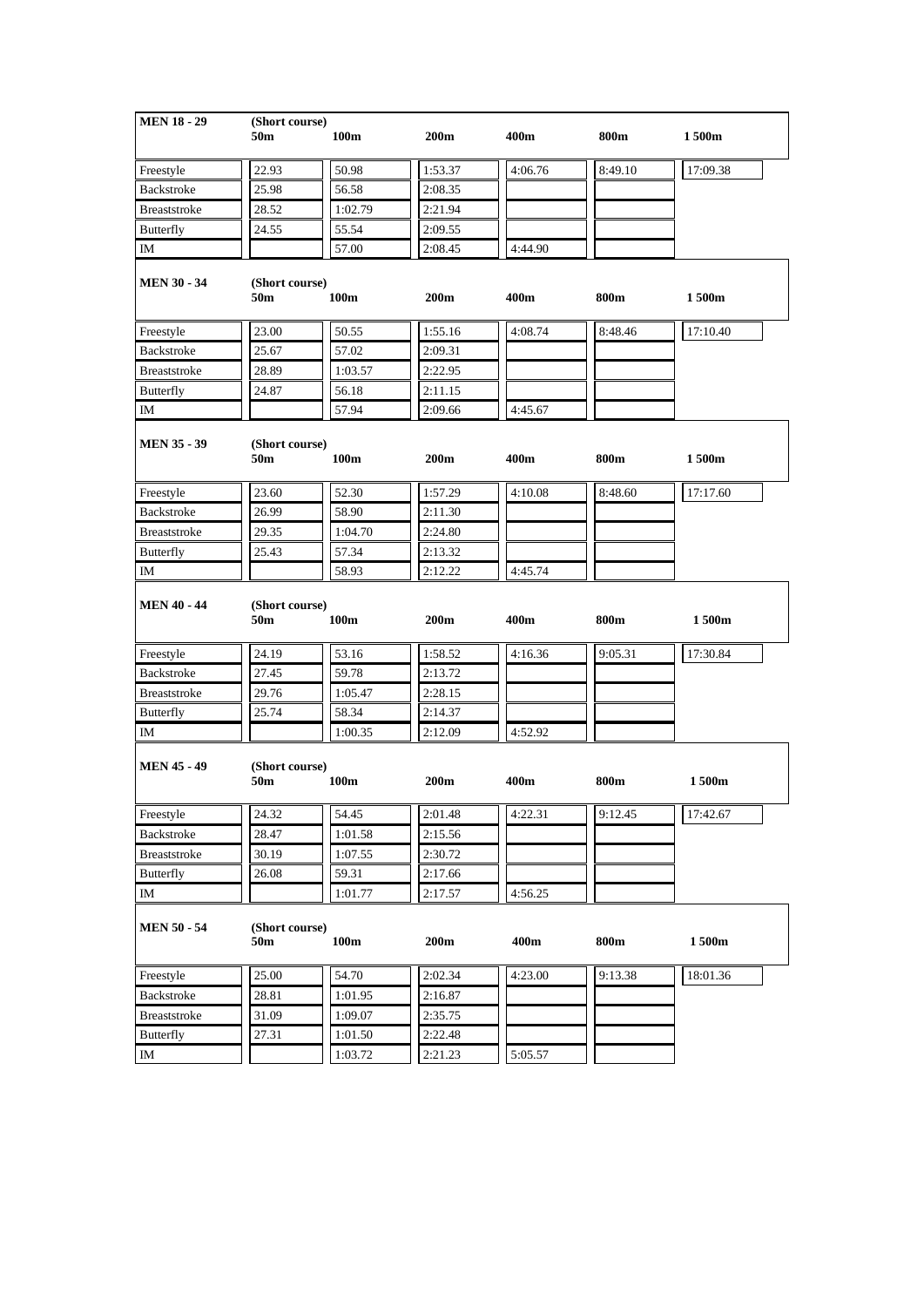| <b>MEN 55 - 59</b>      | (Short course)<br>50m             | 100 <sub>m</sub> | 200m             | 400m             | 800m     | 1 500m   |
|-------------------------|-----------------------------------|------------------|------------------|------------------|----------|----------|
| Freestyle               | 25.91                             | 57.54            | 2:08.68          | 4:40.57          | 9:46.44  | 18:58.83 |
| Backstroke              | 30.19                             | 1:05.48          | 2:26.87          |                  |          |          |
| Breaststroke            | 32.67                             | 1:13.18          | 2:44.19          |                  |          |          |
| <b>Butterfly</b>        | 28.12                             | 1:03.73          | 2:30.13          |                  |          |          |
| IM                      |                                   | 1:05.75          | 2:28.17          | 5:20.50          |          |          |
| <b>MEN 60 - 64</b>      | (Short course)<br>50m             | 100 <sub>m</sub> | 200 <sub>m</sub> | 400m             | 800m     | 1 500m   |
| Freestyle               | 26.70                             | 1:00.04          | 2:15.98          | 4:50.65          | 10:05.49 | 19:17.67 |
| Backstroke              | 32.10                             | 1:10.33          | 2:33.59          |                  |          |          |
| <b>Breaststroke</b>     | 34.03                             | 1:17.15          | 2:54.95          |                  |          |          |
| <b>Butterfly</b>        | 29.65                             | 1:08.10          | 2:43.45          |                  |          |          |
| ΙM                      |                                   | 1:10.12          | 2:35.92          | 5:36.63          |          |          |
| <b>MEN 65 - 69</b>      | (Short course)<br>50m             | 100 <sub>m</sub> | 200 <sub>m</sub> | 400 <sub>m</sub> | 800m     | 1 500m   |
| Freestyle               | 28.23                             | 1:03.38          | 2:23.00          | 5:05.85          | 10:39.99 | 20:39.30 |
| Backstroke              | 34.04                             | 1:14.66          | 2:44.05          |                  |          |          |
| <b>Breaststroke</b>     | 35.81                             | 1:19.73          | 3:01.75          |                  |          |          |
| Butterfly               | 30.98                             | 1:12.29          | 3:04.09          |                  |          |          |
| IM                      |                                   | 1:13.43          | 2:43.55          | 6:07.09          |          |          |
|                         |                                   |                  |                  |                  |          |          |
| <b>MEN 70 - 74</b>      | (Short course)<br>50m             | 100 <sub>m</sub> | 200 <sub>m</sub> | 400m             | 800m     | 1500m    |
| Freestyle               | 29.84                             | 1:07.61          | 2:34.95          | 5:38.52          | 11:52.36 | 22:54.63 |
| Backstroke              | 35.98                             | 1:22.70          | 3:03.92          |                  |          |          |
| <b>Breaststroke</b>     | 38.63                             | 1:28.17          | 3:17.63          |                  |          |          |
| <b>Butterfly</b>        | 33.11                             | 1:21.41          | 3:18.78          |                  |          |          |
| IM                      |                                   | 1:19.65          | 2:59.19          | 6:36.17          |          |          |
| <b>MEN 75 - 79</b>      | (Short course)<br>50 <sub>m</sub> | 100m             | 200 <sub>m</sub> | 400 <sub>m</sub> | 800m     | 1500m    |
| Freestyle               | 31.88                             | 1:13.21          | 2:49.02          | 6:16.06          | 13:12.99 | 25:58.11 |
| Backstroke              | 39.21                             | 1:28.02          | 3:16.40          |                  |          |          |
| Breaststroke            | 41.53                             | 1:34.53          | 3:35.65          |                  |          |          |
| <b>Butterfly</b>        | 36.00                             | 1:34.33          | 3:47.86          |                  |          |          |
| IM                      |                                   | 1:26.97          | 3:18.18          | 7:38.40          |          |          |
| <b>MEN 80 - 84</b>      | (Short course)<br>50m             | 100m             | 200m             | 400m             | 800m     | 1500m    |
|                         | 34.66                             | 1:21.86          | 3:10.82          | 6:57.56          | 14:57.34 | 28:40.60 |
| Freestyle<br>Backstroke | 42.89                             | 1:38.86          | 3:47.41          |                  |          |          |
| Breaststroke            | 46.32                             | 1:44.41          | 3:52.00          |                  |          |          |
| <b>Butterfly</b>        | 44.69                             | 1:57.88          | 5:48.64          |                  |          |          |